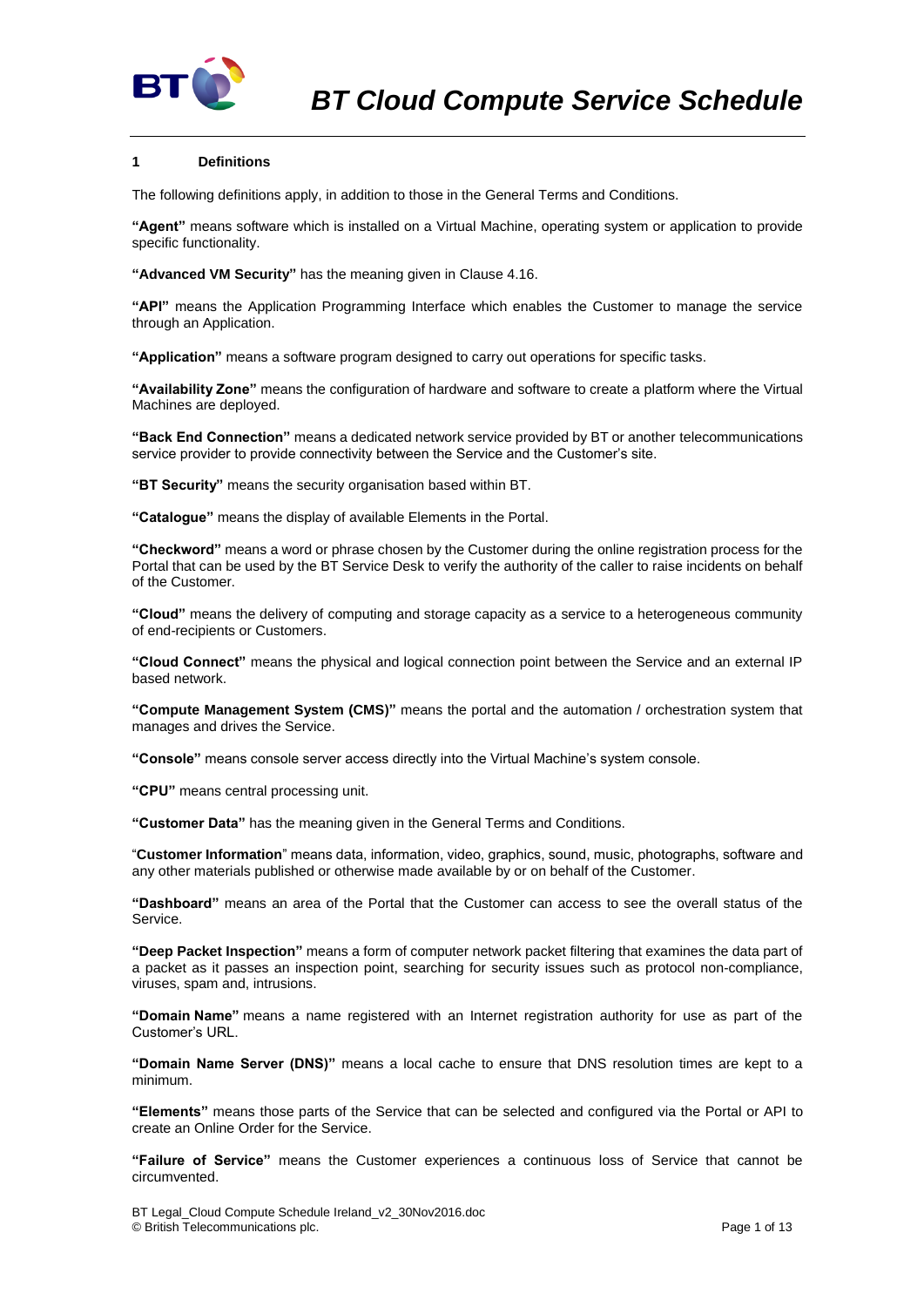

**"Featured Templates"** means pre-defined operating systems created by BT to be used with a specific Hypervisor.

**"Firewall"** means a device or software service that is designed to block unauthorised access, whilst allowing authorised access, to the Service.

**"Hypervisor"** means the software that provides the capability to deliver Virtual Machines.

**"Incident"** means an incident which is not part of the standard operation of a Service and which causes, or may cause, an interruption to, or a reduction in the quality of that Service.

**"Incident Repair Service"** means the service set out in Clause [16.2](#page-7-0) of this Schedule.

**"IP"** means Internet protocol, a protocol that was designed to interconnect networks and is part of a suite of protocols known as TCP/IP, where "TCP" means transmission control protocol, a reliable connection-based protocol.

**"Isolated Network"** means a virtual network that can be attached to a cloud server. It keeps a cloud server separate from other networks or the internet, or both.

**"ISO"** means the International Organization for Standardization.

**"Load Balancing"** means the load balancing of incoming Internet requests between all Virtual Machine in a group, on a least connection, round robin or source IP basis.

**"MPLS"** means multi-protocol labelling switching, a virtual private network service which can be purchased from BT.

"**Month**" means a calendar month.

**"My Templates"** means a Template that has been created for a single User account.

**"Network Time Protocol (NTP)"** means a feature that enables the Customer to synchronise its servers with the central network Internet time.

**"Online Order**" means a Customer request for the Service. The Online Order is only available online via the Portal or API, in accordance with the process outlined in Clause [3.](#page-2-0)

**"Operating System"** means a set of software that manages computer hardware resources and provides common services for computer programs.

**"Planned Maintenance"** means any work that is planned in advance to be carried out by BT or on its behalf that causes the Service to be suspended.

**"Portal"** means the Compute Management System and the graphical user interfaces of the individual services made available via the Compute Management System.

**"RAM"** means the virtualised memory available to a Virtual Machine.

**"Service"** has the meaning given in Claus[e 2.1.](#page-2-1)

**"Service Desk"** means the facility provided by BT to handle enquiries and administration for the Service.

**"Service Level"** means the level of Service which is applicable to the Service, as set out in Clause [26.](#page-11-0)

**"Service Operational Data**" means all personal data provided by the Customer to BT which is operationally required for BT in order to contact the Customer for the provision of the Services and/or Products such as email addresses, contact names, site addresses, telephone and fax numbers.

**"Shared MPLS Network"** means a service where bandwidth is shared amongst customers so it depends on the traffic at any given time as to how much bandwidth a particular customer will get.

**"Snap Shot (Backup)"** means a copy of Customer Data in the Storage environments at a point in time.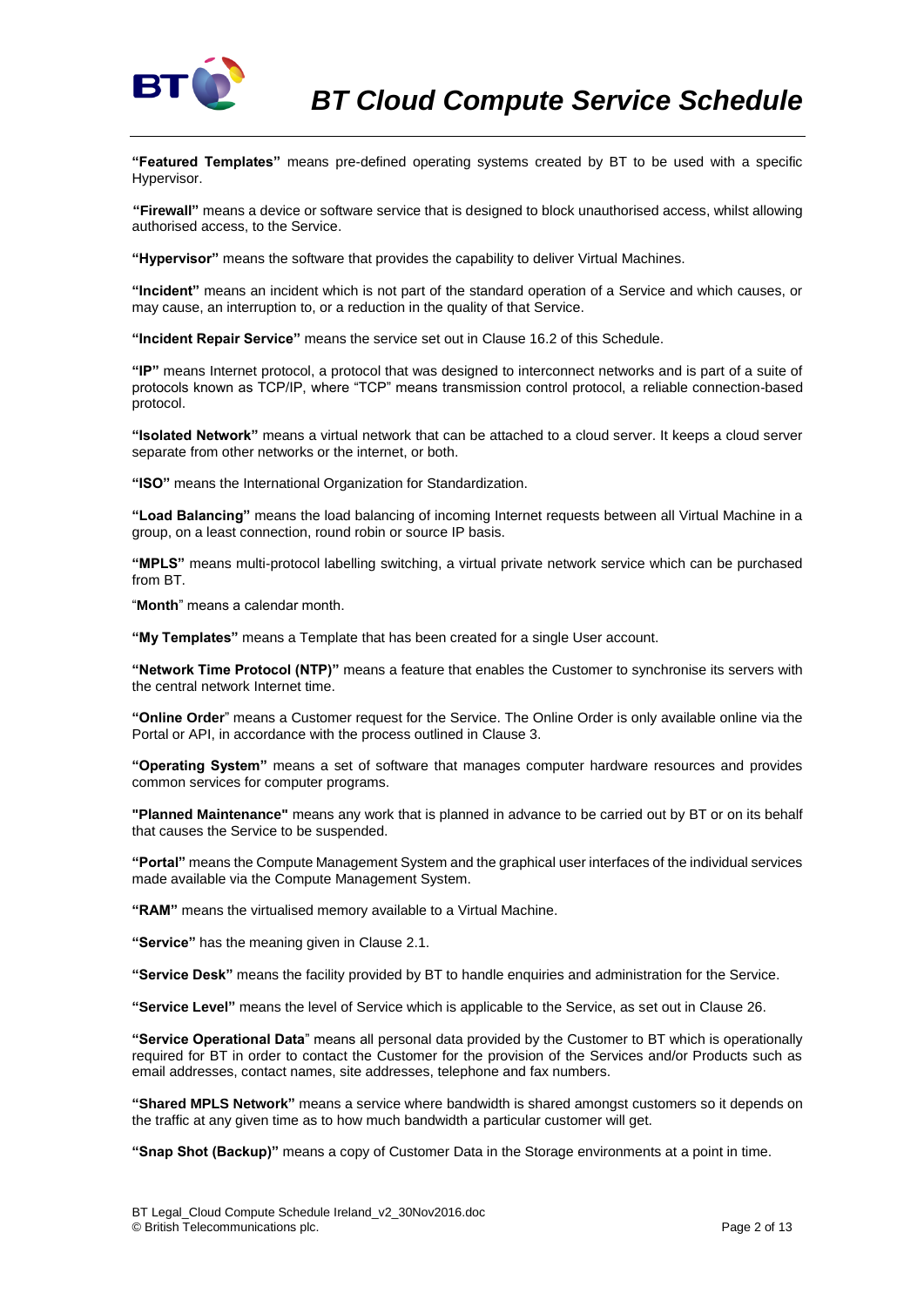

**"Stateful Firewall"** means a firewall that keeps track of the state of network connections travelling across it. It allows the Customer to restrict access to the VM only to the necessary ports, protocols and IP addresses for the correct functioning of the server and application, reducing the risk of unauthorised access.

**"Storage"** means storage for recording and storing information and data.

**"System Administrator"** means a person named by the Customer to be the Customer's point of contact with BT for matters relating to the management of the Service.

**"Template"** means a reusable configuration for Virtual Machines.

**"Utility Rate Card"** means information available via the Portal that shows the Charges for the Elements of the service on an hourly basis.

**"URL"** means Uniform Resource Locator, which is the full address for the Customer's website.

**"User ID"** means the identification number provided to the Customer by BT for the purposes of security in the provision of the Service.

**"Virtual Machine (VM)"** means a self-contained operating system that functions as a separate server.

**"Virus Pattern Files"** means a computer file used to help capture viruses, often working in tandem with a larger antivirus program.

**"VM Snapshot"** has the meaning given in Claus[e 4.15.](#page-5-1)

## **2 Service Summary**

<span id="page-2-1"></span>2.1 BT Cloud Compute is a Cloud based service providing the Customer with a self-service capability to browse, select, provision, and manage virtual infrastructure including a Virtual Machine, network, Storage and security ("Service").

# <span id="page-2-0"></span>**3 Service Components**

- 3.1 The Service comprises access to a Portal (including a catalogue to select the Elements of the virtualised infrastructure) and Availability Zones in which to deploy the Virtual Machine.
- 3.2 The Availability Zone is the platform where the Customer's Online Order is deployed. Once the Customer selects the Elements they will be automatically provisioned within the Customer's chosen Availability Zone.
- 3.3 Elements within the Catalogue show the options available to the Customer when completing the Online Order. As the Service evolves and the number of Availability Zones increases, the number, type and detailed specifications of the Elements will vary and may be updated by BT.
- 3.4 The Customer may subsequently add to and/or remove any Elements it has ordered via the Portal, using the Online Order.
- 3.5 The Portal will show the up-to-date list of available Elements and Availability Zones. The Portal will show the prevailing Charges for Elements.

## **4 Service Elements**

The following Elements may be available within an Availability Zone. In some cases multiple Elements may be available within the same Availability Zone:

### **4.1 Firewall per Isolated Network**

- 4.1.1 The Customer may:
	- (a) add, delete and/or change access control lists,
	- (b) add, delete and/or change port forwarding rules and
	- (c) add, delete and/or change virtual private networks access (VPN)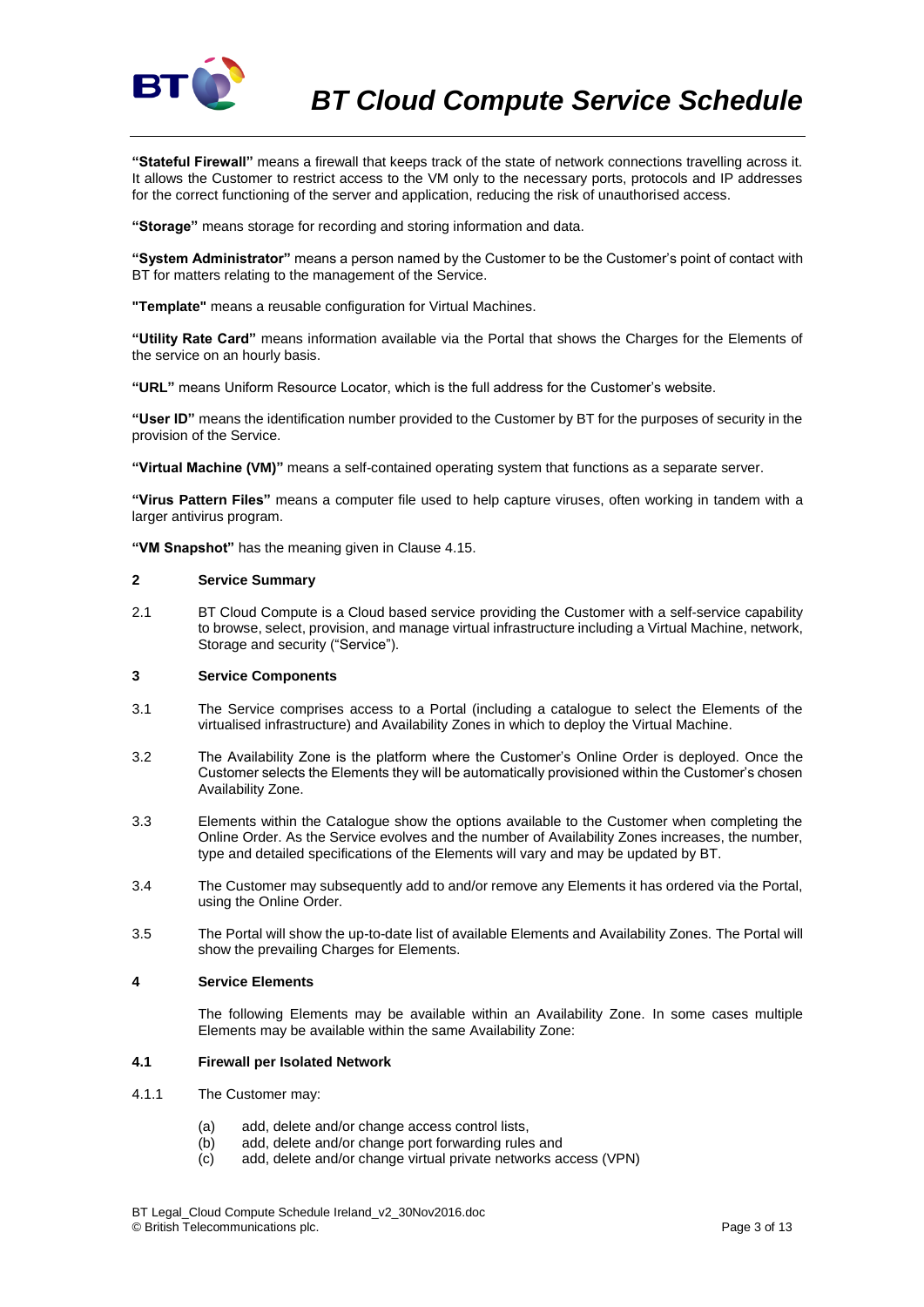

# **4.2 Network**

- 4.2.1 The standard network service used by BT to deliver data to and from the Service is the Internet.
- 4.2.2 The Customer may order additional BT (or other licensed operators) networks but these need to be ordered separately from the Service and are subject to separate conditions and Charges. Additionally, a Cloud Connect service as set out in Claus[e 6](#page-6-0) will be required and should be ordered through the Portal.

## **4.3 Internet**

- 4.3.1 All Internet service usage (data in and out) is charged at the Utility Rate Card which is displayed in the Portal. Internet service usage Charges are charged for data usage in and out of the Service. Data transfer speeds may vary.
- 4.3.2 The Customer acknowledges that:
	- (a) the Internet is independent of the Service and BT has no responsibility for provision of the Internet; and
	- (b) use of the Internet is solely at the Customer's risk and subject to all applicable laws. BT has no responsibility for any information, software, services or other materials obtained, downloaded, shared and transmitted by the Customer using the Internet.

# **4.4 Load Balancing**

- 4.4.1 The Service supports creation of a load balanced groups of Virtual Machines with the choice of the following load balance options:
	- (a) Round Robin
	- (b) Least Connection
	- (c) Source IP
- 4.4.2 Load balancing is performed at the public IP Address level and therefore all Virtual Machines will share the same IP address. Additional Virtual Machines outside of the load balancing group are subject to additional public IP Addresses (which must be ordered separately) and any additional applicable Charges.

# **4.5 IP Addresses**

- 4.5.1 A single public IP address is deployed per Online Order for those Elements that require public IP addressing. Following deployment the Customer may request additional IP Addresses which will be subject to a separate Order and additional Charges.
- 4.5.2 IP addresses allocated to the Customer are only for use in connection with the Service. All title and rights in those IP addresses, including the right to recover or change such IP addresses, belong to BT or its applicable suppliers and BT cannot transfer any title or rights in any IP address to the Customer. The Customer cannot sell or agree to transfer them to anyone else. On the termination of the Agreement or the Service, for any reason, the Customer must immediately cease using the IP addresses.

# **4.6 Virtual Machine**

- 4.6.1 The Service enables the Customer to self-provision their virtual infrastructure through the use of the Portal or an API. Using the Portal, the Customer selects the Elements it requires in order to provision the Virtual Machine. The Catalogue specifies the Elements that are available to create the Virtual Machine. The following standard Elements are available in order to create a Virtual Machine:-
	- (a) Operating System via a Template or ISO;
	- (b) Compute components vCPUs, vRAM, C drive / root storage etc. ;
	- (c) Additional storage;
	- (d) Affinity rules;
	- (e) Network.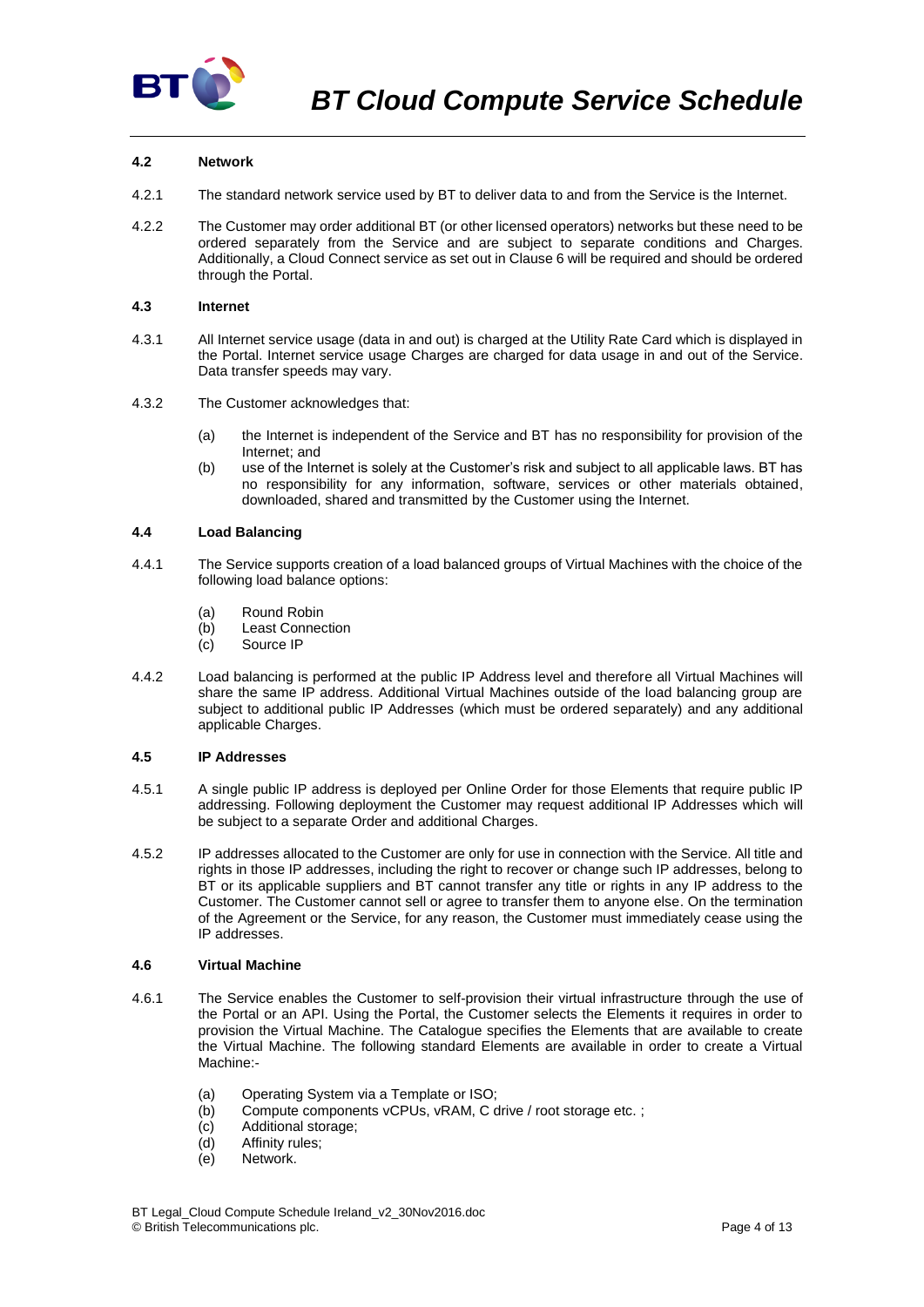

4.6.2 Other Elements are available after the Virtual Machine has been created.

# **4.7 Hypervisor**

4.7.1 The Service can support a number of different Hypervisors. The Hypervisor which is used will depend on the Availability Zone selected by the Customer. The Hypervisor provides the capability to deliver a Virtual Machine.

# **4.8 Operating System**

4.8.1 In order to build the Service the Customer must first select the Operating System for the Virtual Machine being created. The Operating Systems are presented to the Customer as templates. The choices available are dependent upon the Catalogue and are defined as "Featured Templates", "My Templates", and "ISOs" (ISO Images). With the exception of Microsoft Operating Systems, the Customer is required (where appropriate) to provide a valid license key, obtained from the software vendor or software vendors representative. Featured Templates represent pre-defined Operating Systems created by BT and vary dependent upon Hypervisor compatibility. The choice of Operating Systems will be displayed for the Customer to select.

# **4.9 My Templates**

4.9.1 "My Templates" are templates that have previously been created or uploaded by the Customer and saved. They may have been originally created as "Feature Templates" and then saved by the Customer or previously created by the Customer by uploading their own template or directly from an ISO image.

# **4.10 ISO Images**

4.10.1 Where a particular Operating System is not shown within Featured Templates but required by the Customer, the Customer can create one from an ISO image.

## **4.11 Virtual Machine Type**

4.11.1 The Customer will select a Virtual Machine from the Virtual Machine attributes displayed within the Catalogue. A build consists of a number of processors, amount of RAM, C: drive / root storage. To increase or decrease the size of the Virtual Machine (in terms of CPU and RAM), the Customer must either build a new Virtual Machine or modify the current Virtual Machine via a separate Online Order. This process is simplified as the existing server can be copied and either saved as a Template or reinstalled on to a larger (or smaller) Virtual Machine as required.

# **4.12 Storage (C: / root)**

- 4.12.1 The Virtual Machine will include storage allocation, a C:/ root drive where the Operating System will reside.
- 4.12.2 Additional Storage may be added in the form of additional drives. A number of different size drives are made available with an option for a Customer defined disk. Additional disks can be added and are subject to a separate Online Order and additional Charges

# **4.13 Common Services**

4.13.1 If required, BT can supply Domain Name Server (DNS) for DNS lookup only and Network Time Protocol (NTP). These items are included in the Charges for the Service.

# **4.14 Snap Shot (Backup)**

- 4.14.1 Snap Shots provide back up for the Service. The Customer may take a point in time "copy" of the VM disk volumes.
- 4.14.2 Snap Shots are defined per Virtual Machine disk volume and can be manually initiated or scheduled as required by the Customer. The Customer may define how often and when a Snap Shot is taken or instantly take a Snap Shot when required.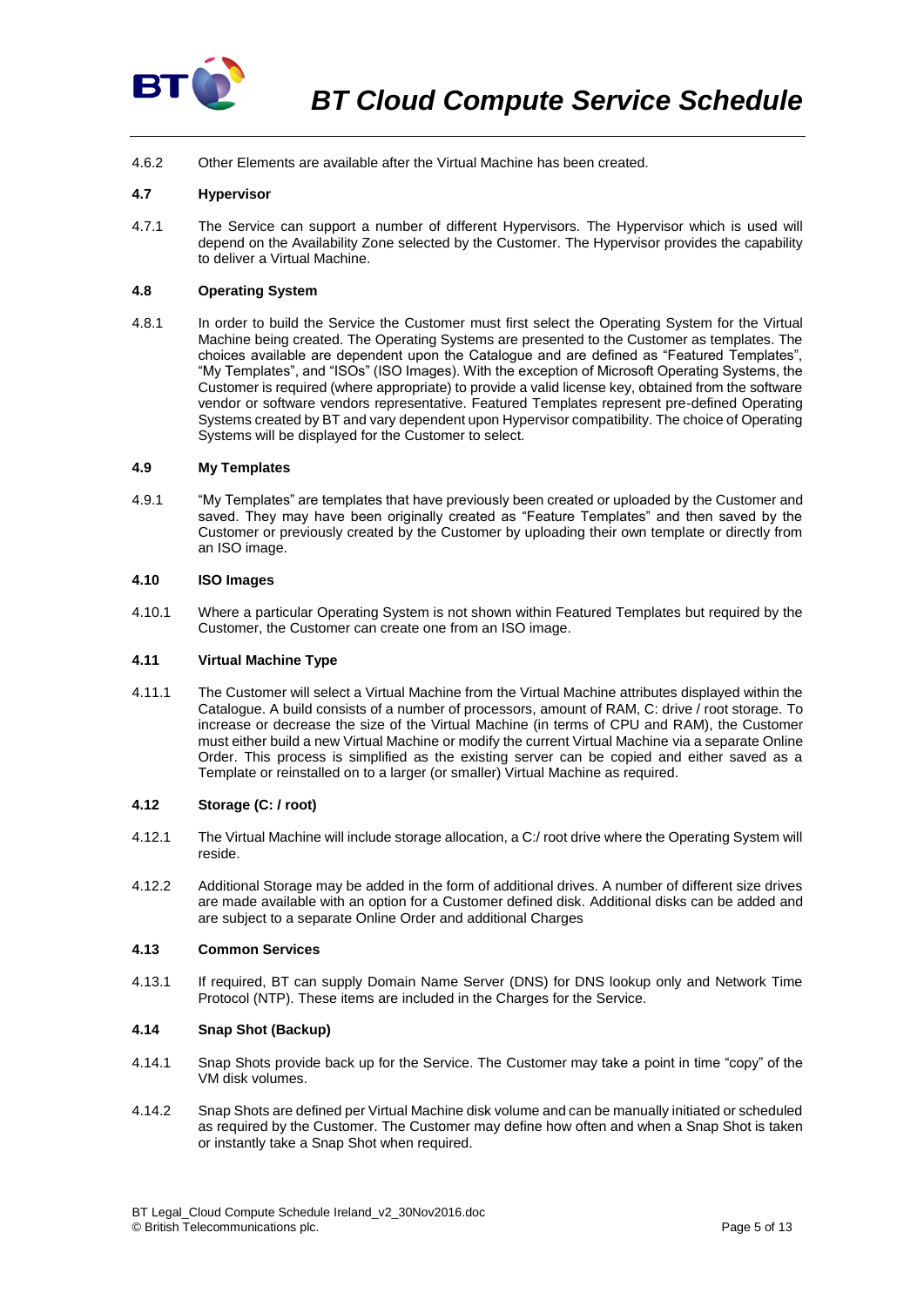

- 4.14.3 Each Snap Shot is a copy of the disk volume stored within the same data centre environment as the original Customer Data.
- 4.14.4 Snap Shots will be listed within the same area as the requests and can be restored by selecting the desired snap and selecting restore.
- 4.14.5 The number of Snap Shots held within the system is set based on the schedule chosen for those Snap Shots. When the maximum number is reached as defined by the schedule then the Snap Shots are deleted based on a first in first out basis. If a manual Snap Shot is taken not using the schedule then this Snap Shot will be held until the Customer deletes it or the Service is terminated.

# <span id="page-5-1"></span>**4.15 VM Snap Shot**

- 4.15.1 A VM Snap Shot will record the state and data of a VM at a particular point in time, so the same state can be returned to repeatedly if required. The VM Snap Shot is not a copy of the VM's disk volume but a change log file from the moment in time when the VM Snap Shot was taken.
- 4.15.2 The Customer
	- (a) may take a Snap Shot of a VM at any time and revert to that Snap Shot at any time.
	- (b) may take a maximum of three (3) VM Snap Shots per VM;
	- (c) will delete a VM Snap Shot before a new one may be taken, once the maximum number is reached;
	- (d) will not use a VM Snap Shot as a backup service; and
	- (e) will remove a VM Snap Shot when it is no longer required in order to minimise its effect on the performance of the VM.

# <span id="page-5-0"></span>**4.16 Advanced VM Security**

- 4.16.1 Advanced VM Security is an optional service that provides protection for individual VMs against Internet security threats.
- 4.16.2 The Customer will install Agents on their VMs in order to use Advanced VM Security.
- 4.16.3 The Customer may select and configure Advanced VM Security modules using the Portal.
- 4.16.4 Advanced VM Security includes the following modules:
	- (a) Anti-malware: protects VMs against viruses and other malware;
	- (b) Web reputation service; protects users and applications by blocking access to malicious URLs;
	- (c) File and system integrity monitoring for compliance; helps to detect unauthorised, unexpected and suspicious changes to files, directories, registry keys and values;
	- (d) Intrusion detection and protection; enables Deep Packet Inspection to provide protection against the exploitation of network security vulnerabilities;
	- (e) Stateful Firewall; allows the Customer to restrict access to the VM only to the necessary ports, protocols and IP addresses for the correct functioning of the server and application, reducing the risk of unauthorised access; and
	- (f) Log inspection; enables the Customer to identify and report important security events.
- 4.16.5 Advanced VM Security provides the Customer with access to security monitoring information and reports depending on the modules that have been selected in the Order.
- 4.16.6 Advanced VM Security provides continuous and automatic updating of Virus Pattern Files to protect against Internet security threats.
- 4.16.7 The Customer is responsible for the correct configuration of the Advanced VM Security modules.
- 4.16.8 Advanced VM Security is provided on a pay as you go basis.
- 4.16.9 BT may directly or through its supplier, take reasonable steps to prevent unauthorised access to, or use of, the Service.
- 4.16.10 The Customer will regularly backup their data and computer systems on separate media.
- <span id="page-5-2"></span>4.16.11 The Customer will not

BT Legal\_Cloud Compute Schedule Ireland\_v2\_30Nov2016.doc © British Telecommunications plc. Page 6 of 13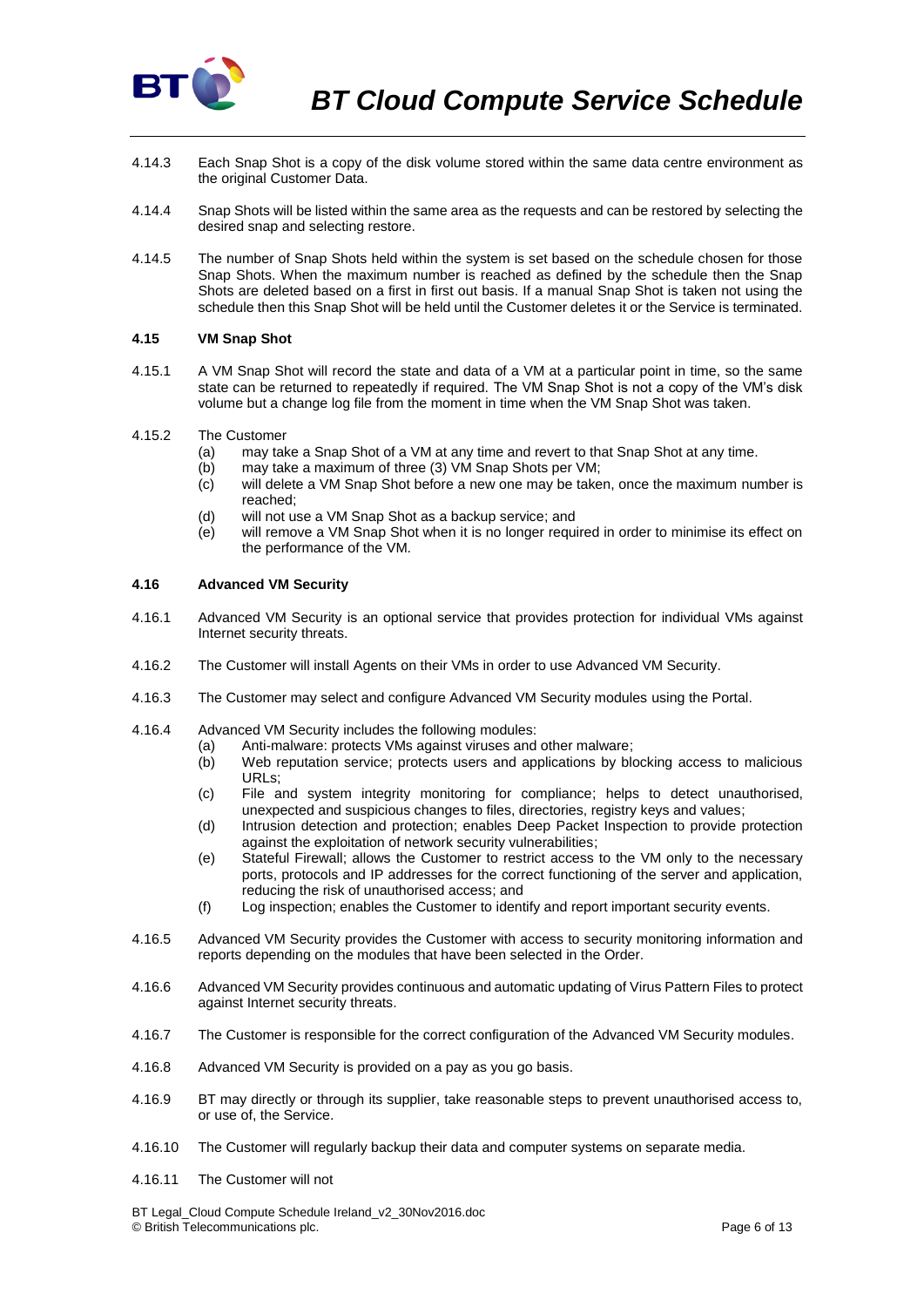

- (a) transfer or sub-licence the Advanced VM Security service, including any embedded Software or related documentation to another person or entity;
- (b) rent, lease, loan, auction, or resell the Advanced VM Security service, any embedded software and related documentation;
- (c) use Advanced VM Security service or any embedded software to provide services to third parties; and
- (d) use the service other than as specifically described in and in accordance with the accompanied documentation that comes with the service or authorise others to do any of the actions set out in this Clause [4.16.11.](#page-5-2)
- 4.16.12 The Customer acknowledges that:
	- (a) shrink-wrap, click-wrap, or other terms and conditions or agreements ("Additional Terms") provided with the Software will not be binding on BT, its supplier or the Customer, even if use of the Software requires an "acceptance" of those Additional Terms before access is permitted.
	- (b) The Advanced VM Security service is neither designed nor intended for use in:
		- (i) the design, construction, operation or maintenance of any nuclear facility;
			- (ii) aircraft navigation, communications, or operating systems;
			- (iii) air traffic control systems;
			- (iv) operating life-support or life critical medical equipment; or
			- (v) any other equipment or systems in which the circumvention or failure of Advanced VM Security service could lead or contribute to death, personal injury, or physical property or environmental damage.

BT disclaims and excludes any rights set out in the licence terms, as well as any express or implied warranty of fitness, for such uses.

- (c) BT's supplier may
	- (i) use uploaded data from the embedded software to improve its products and services;
		- (ii) share data that has been identified as malicious or unwanted content with their affiliates and security partners; or
		- (iii) use and disclose uploaded data for analysis or reporting purposes only if any such use, sharing or disclosure does not identify the Customer or include any information that can be used to identify any individual person.
- (d) BT's supplier will not have any direct liability to the Customer.
- (e) given the nature and volume of malicious and unwanted electronic content BT does not warrant that the Advanced VM Security is error free or will detect all security or malicious code threats or that use of the Advanced VM Security will keep the Customer's Network or computer systems free from all viruses or other malicious or unwanted content or safe from intrusions or other security breaches.

#### **5 Back End Connection**

- 5.1 A Back End Connection is the connection of a WAN service to the Service. The WAN connection can be a physical network connection provided by BT (or another licensed operator) or a connection from another BT platform delivered within the same data centre.
- 5.2 A Back End Connection is not part of the Service and must be ordered separately by the Customer and is subject to separate conditions and Charges. The connectivity between the two (2) services is achieved through Cloud Connect or Cloud On-Net. Additional Charges will apply for Cloud Connect and Cloud On-Net and delivery times for this work are outside the scope of the Service.

# <span id="page-6-0"></span>**6 Cloud Connect**

6.1 Cloud Connect provides the ability to connect the Service to external IP services through the provision of an external connection / port. The external IP service is not part of this Service and needs to be ordered separately and additional Charges will apply.

# **7 Cloud On-Net**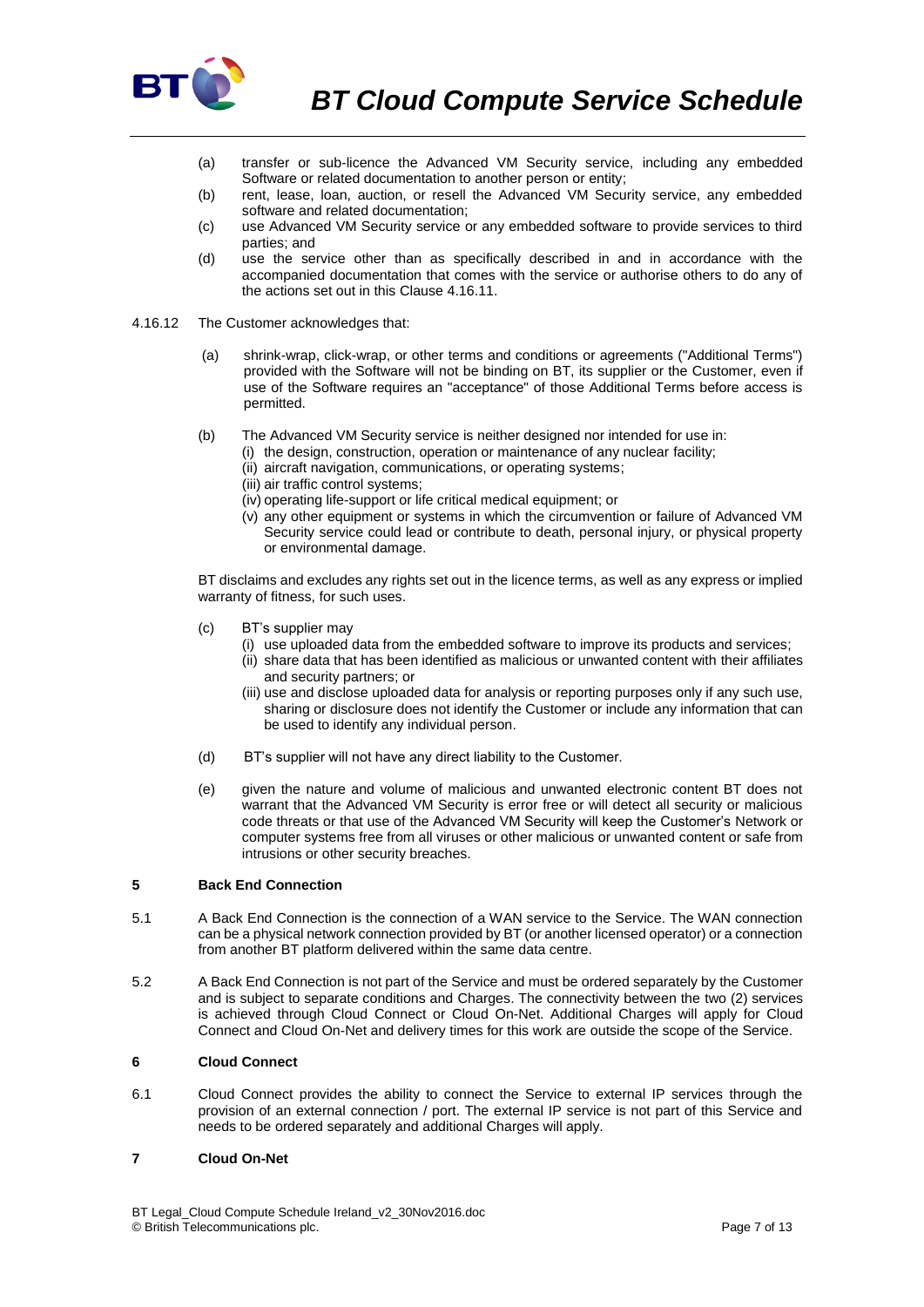

7.1 Cloud On-Net consists of connecting a Customer's Shared Network to a Shared MPLS Network.

# **8 Commencement and Term**

- 8.1 The Agreement is effective once the Customer submits an Online Order on the Portal.
- 8.2 The Service will commence on the Operational Service Date.

## **9 Technical Requirements**

9.1 The Customer is required to have Internet access, all computer hardware, software and telecommunications equipment and services necessary to access and use the Service.

## **10 BT Service Management Boundary (SMB)**

10.1 BT's responsibility for the Service is for the management of the Elements in the combination ordered by the Customer but the Operating System is outside the SMB unless specifically described within the Catalogue. BT will have no responsibility for the Service (including any responsibility to meet any Service Levels) outside the Service Management Boundary.

### **11 Ordering Process**

- 11.1 The Customer is responsible for opening an account with BT to gain access to the Portal to enable online ordering.
- 11.2 On receipt of an Online Order BT will configure the Service as defined by the Customer. Once the Online Order is configured the OSD occurs and the Customer can start using the Service.

#### **12 In Life Management**

12.1 The Portal operates a Dashboard that allows the Customer to see how many Virtual Machines are running, and Storage and networks provisioned.

## **13 Virtual Server Management**

13.1 The Customer may select an individual Virtual Machine and stop, start or restart the Virtual Machine using the Dashboard. The status of the Virtual Machines will be shown on the Dashboard as "running" and "stopped" Virtual Machines. In addition the Customer can gain Console access to each of the individual Virtual Machines and/or create a remote management connection to the Virtual Machine in order to carry out administration functions.

#### **14 Firewall Management**

14.1 In order for the Virtual Machines to be accessible by the Customer over the Internet, the Customer is responsible for ensuring they set up Firewall access list and port forwarding rules.

#### **15 Reporting**

15.1 Virtual Machine utilisation reports are provided within the Portal showing the CPU and RAM utilisation of each Virtual Machine.

### **16 Service Management**

### **16.1 Service Desk Support**

16.1.1 BT will provide a Service Desk operating twenty four hours per day, seven days per week, including national, public or bank holidays, which will receive and record Service incident reports from the Customer.

#### <span id="page-7-0"></span>**16.2 Incident Repair Service**

16.2.1 If BT detects, or if the Customer reports an Incident to the Service Desk, BT will respond to the Incident without undue delay. BT will perform tests to determine the cause of the Incident, and will notify the System Administrator by telephone or e-mail.

BT Legal\_Cloud Compute Schedule Ireland\_v2\_30Nov2016.doc © British Telecommunications plc. Page 8 of 13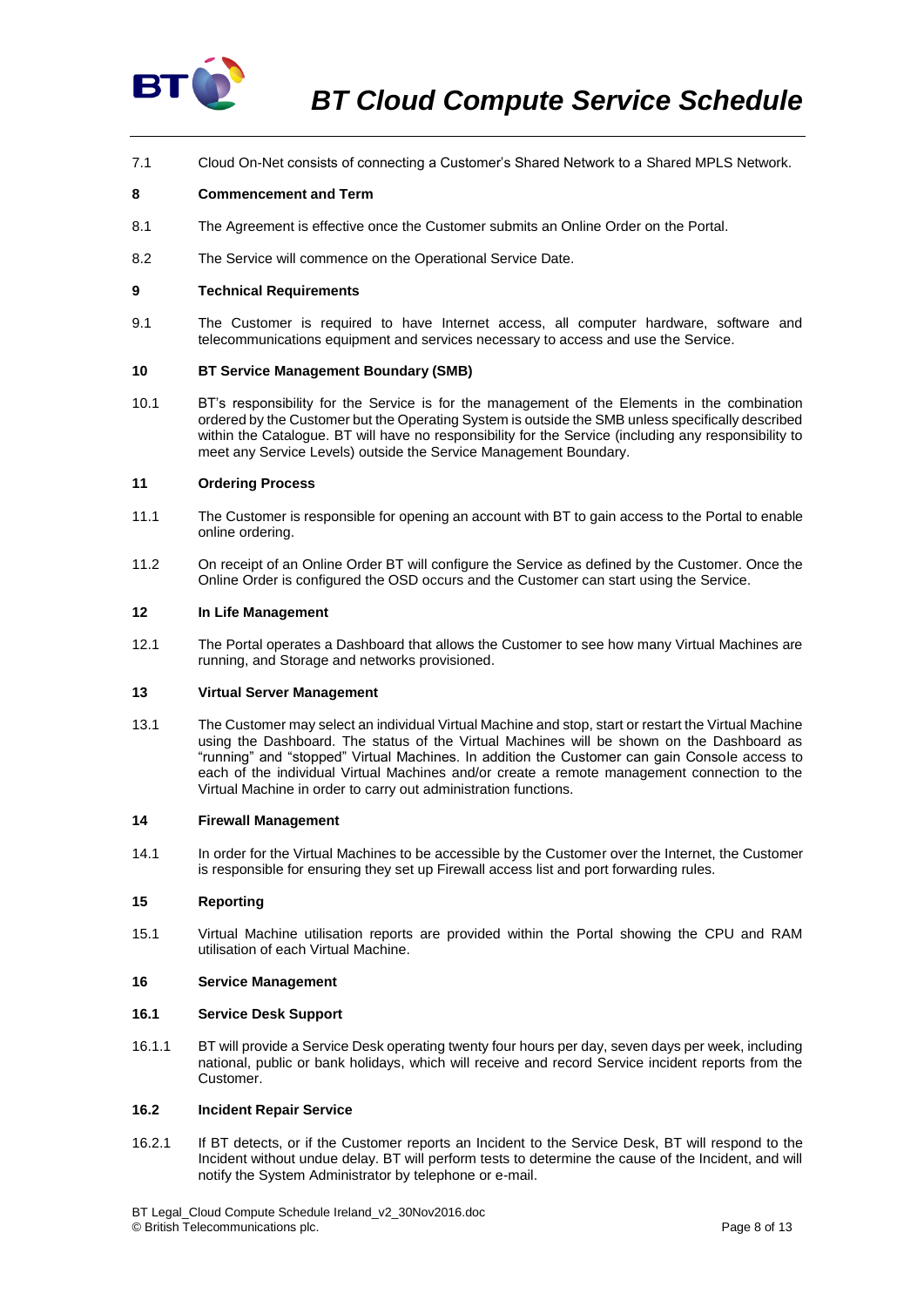

- 16.2.2 The Service Desk will keep the Customer updated at regular intervals until the Incident is resolved.
- 16.2.3 BT will raise additional Charges for work performed and money spent to address incidents resulting from Service failures caused by the Customer on a time and material basis at the prevailing Charges.
- 16.2.4 If the Customer asks BT to perform any additional work this will be subject to prior written agreement between the Parties and additional Charges will apply.

#### **17 Planned Maintenance**

17.1 The Customer acknowledges and accepts that occasionally BT may have to carry out routine or emergency maintenance, updates and other procedures for reasons of health, safety, security or otherwise to protect the Service, and which may cause a disruption to the Service, ("Planned Maintenance"). BT will provide the Customer with as much prior notice as practicable with respect to Planned Maintenance.

#### **18 Service Updates**

18.1 BT may make updates to the Service from time to time provided that such updates do not materially decrease or impair performance of the Service.

#### **19 Security**

- 19.1 The Customer is responsible for the security and proper use of all User IDs, Checkwords and passwords. BT reserves the right to suspend access to the Service at any time if BT has reason to believe that there is, or is likely to be, a breach of security or misuse of the Service. BT will notify the Customer as soon as possible after it has done so.
- 19.2 The Customer must immediately inform BT if there is any reason to believe that a User ID, password, or Checkword allocated by BT has, or is likely to, become known to someone not authorised to use it or is being, or is likely to be, used in an unauthorised way.
- 19.3 BT reserves the right to require the Customer to change any or all of the Checkwords or passwords associated with the Service and used by the Customer in connection with the Service.
- 19.4 The Service is delivered within a secure BT data centre with a security policy for the protection of Site, infrastructure and network. Although BT will use reasonable care and skill in carrying out its obligations under this Agreement in accordance with BT's security policy, it is not possible to guarantee that all instances of fraud, misuse, unwanted or unauthorised activity or access to the Customer's Information will be prevented or detected. Whenever BT becomes aware that security has been compromised, BT will take actions in order to limit any further occurrences of fraud, misuse, unwanted or unauthorised activity or access to the Customer's Information. Nevertheless, BT accepts no liability for any such incidents, or for any loss or damage suffered by the Customer. The Customer shall therefore take responsibility for the security of the Customer Information, Content and application of security policies designed to prevent unwanted or unauthorised activity or access to the Customer's Information.

#### **20 BT's use of Service Operational and Customer Data**

- 20.1 In order for BT to provide and support the Service, BT may use Service Operational Data, (typically name, email address, telephone number and business and/or Site(s) address), of Users within the Customer's organisation or control in order to:
	- (a) process, track and fulfil Online Orders for the Service;
	- (b) deliver and commission the Service.
	- (c) process, track and resolve Incidents with the Service,
	- (d) administer access to the online portals relating to the Service;
	- (e) compile, dispatch and manage the payment of invoices relating to the Service;
	- (f) manage the contract and resolve any disputes relating to it;
	- (g) respond to general queries relating to the Service;
	- (h) provide security and technical support.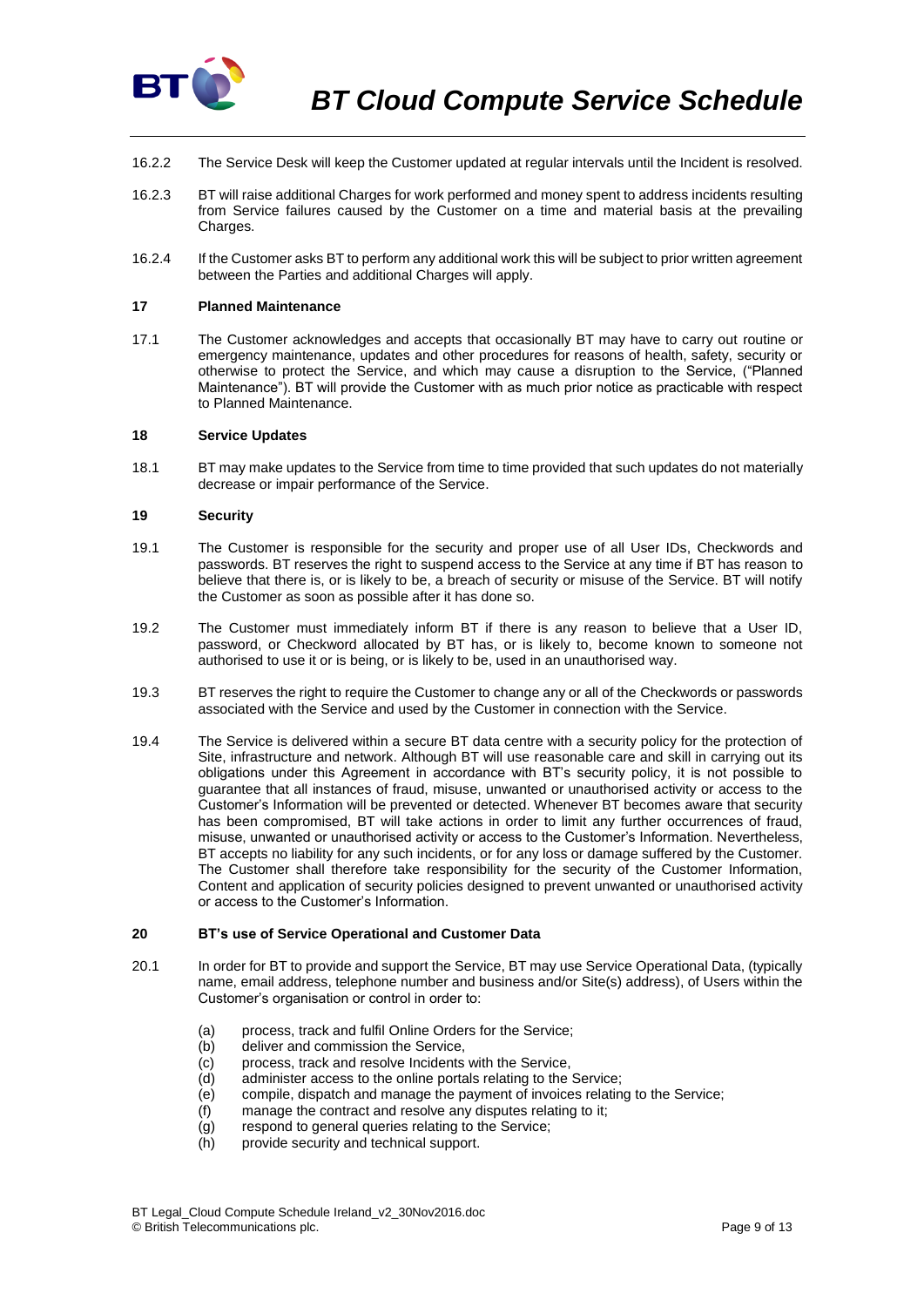

- 20.2 BT may also send the Customer additional information concerning the Service, or related services. This information will typically be sent to the Customer Contact, involved in the procurement or management of the Service.
- 20.3 Any personal Data that may be collected and processed by BT (including payment data) is subject to the BT Privacy Policy set out at [http://www.btplc.com/Privacycentre/index.htm.](http://www.btplc.com/Privacycentre/index.htm)
- 20.4 BT will have no access to the Customer Information stored by the Customer.
- 20.5 The location and access points of the Customer Information are defined by the Customer and as such the Customer needs to ensure compliance with relevant laws and regulations.
- 20.6 BT will not change the country where the Customer Information resides without providing notice to the Customer, unless required to do so in order to comply with applicable laws and regulations.

## <span id="page-9-0"></span>**21 The Customer's Responsibilities**

- 21.1 The Service does not provide the Customer with any backup software other than that which is provided within the Operating System. If the Customer has ordered the BT Snap Shot Backup Element from the Catalogue BT will provide this Service Element to allow the Customer to backup data. However, the data backed up using this Service Element is entirely the Customer's responsibility and BT does not assume responsibility and/or liability for the quality of such data.
- 21.2 The Customer acknowledges and agrees that use of Snap Shots does not provide complete data protection. If complete data protection is required, the Customer acknowledges and agrees that it is the Customer's responsibility to ensure that it has data replicated or protected through additional means implemented by the Customer separately from the Service.
- 21.3 The Service is provided solely for the Customer's own use including use by Users and the Customer will not assign, resell, reproduce, copy, duplicate, transfer, lease, distribute, display, disclose, trade or otherwise commercially exploit the Service (or any part thereof) for any purpose, or otherwise make the Service available to any third party except Users.
- 21.4 The Customer is solely responsible for any obligation or liability arising out of transactions of any kind entered into between the Customer and any third party accessing or relying on the Service, Customer Information, or third party Information. BT will not be a party to, or in any way responsible for, any transaction between the Customer and any third party.
- 21.5 The Customer is responsible for the creation, design and maintenance of all Customer Information.
- 21.6 The Customer will ensure that the Customer Information and any third party Information does not include any information or material, which could be illegal or could lead to a legal dispute.
- 21.7 The Customer irrevocably and unconditionally agrees to indemnify and keep indemnified and to hold BT, BT Group Companies and their officers, directors and employees harmless against claims, losses, damages, costs, expenses and liability arising from or in connection with:
	- (a) any Customer Information, third party Information or other content or communication sent, provided or stored in connection with the Service;
	- (b) the installation, maintenance or use of any software or other material installed by or on behalf of the Customer;
	- (c) any injury to persons, or damage to the Site or the BT Equipment used for the provision of this Service or other equipment belonging to BT or a third party which is located on the Site, as a result of action taken by or on behalf of the Customer;
	- (d) any actions taken by or on behalf of the Customer with respect to the Firewall; or
	- (e) any breach of confidence or infringement of intellectual property rights.
- 21.8 The Customer is solely responsible for all aspects of Customer Information which are not specifically set out in this Schedule as being BT's responsibility.
- 21.9 The Customer is responsible for providing all computer hardware, software and telecommunications equipment and services necessary to access and use the Service, other than as specified as a BT responsibility in this Schedule.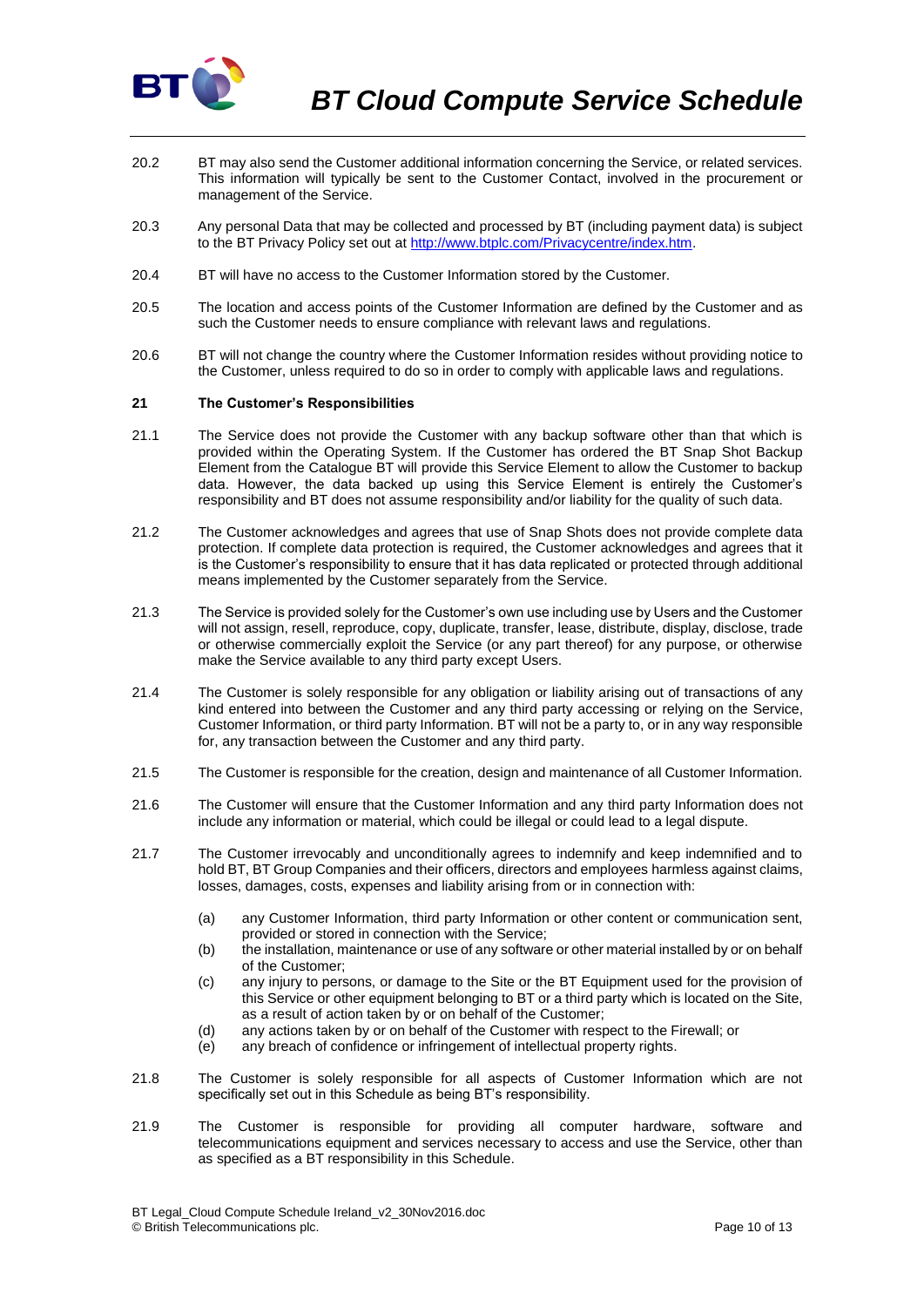

- 21.10 The Customer warrants that it is the owner of any domain name they use within the Service, or that it is duly authorised by the owner of, any trade mark or name that it wishes to use as its Domain Name and use as part of its URL.
- 21.11 The Customer must not use a Domain Name or URL that infringes the rights of any person in a corresponding trade mark or trade name or otherwise.
- 21.12 BT reserves the right to require the Customer to select a replacement Domain Name or URL and may either refuse to provide or may suspend the Service if, in BT's opinion the Domain Name or URL is, or is likely to be, offensive, abusive, defamatory, obscene, illegal or otherwise actionable at law.
- 21.13 The Customer is responsible for ensuring that the System Administrator will report all service repair incidents using the reporting procedures notified to the Customer by BT, and will be available for all subsequent Incident management communications.
- 21.14 The Customer will comply with the provisions of any Software licences provided with or as part of the Service.
- 21.15 The Customer is responsible for ensuring that the System Administrator will report all service repair incidents using the reporting procedures notified to the Customer by BT, and will be available for all subsequent Incident management communications.

# **22 BT's Acceptable Use Policy**

- 22.1 The Customer is solely responsible for all aspects of Customer Information which are not specifically set out in this Schedule as being BT's responsibility. The Customer acknowledges that it has read and agrees to be bound by and to ensure that any Users will comply with this BT Acceptable Use Policy ("AUP") and generally accepted Internet standards.
- 22.2 The Service must not be used:
	- (a) fraudulently or in connection with a criminal offence under the laws of any country where the Service is provided;
	- (b) to send, receive, upload, download, use or re-use any information or material which is offensive, abusive, indecent, defamatory, obscene or menacing, or in breach of confidence, copyright, privacy or any other rights;
	- (c) in contravention of any instructions that BT has given under the Agreement;<br>(d) to cause annoyance, inconvenience or needless anxiety;
	- to cause annoyance, inconvenience or needless anxiety;
	- $\overline{e}$  to send or provide or receive unsolicited advertising or promotional material;
- 22.3 The Customer must not use a Domain Name which infringes the rights of any person in a corresponding trade mark or name.
- 22.4 If the Customer or anyone else, (with or without the Customer's knowledge or approval) uses the Service in contravention of the AUP; or uses the Service in any way which, is, or is likely to be, detrimental to the provision of the Service to the Customer or any other customer and fails to take corrective action within a reasonable period of receiving notice from BT, then BT can treat the contravention as a material breach and as such BT may either suspend the Service or terminate the Service pursuant to the General Terms and Conditions. If Service is suspended it will not be restored until the Customer provides an acceptable assurance that there will be no further contravention.

# **23 Charges**

- 23.1 Charges for the Service are set out in the Portal.
- 23.2 BT will invoice Charges on or after the dates set out below:
	- (a) One-off Charges on the OSD of the relevant Online Order;
	- (b) Usage or other recurring Charges on the OSD and thereafter monthly in arrears.
- 23.3 Charges for some of the Service are calculated on an hourly basis against the prevailing Utility Rate Card on the Portal. Usage Charges will apply as shown on the Utility Rate Card on the Portal.

BT Legal\_Cloud Compute Schedule Ireland\_v2\_30Nov2016.doc © British Telecommunications plc. Page 11 of 13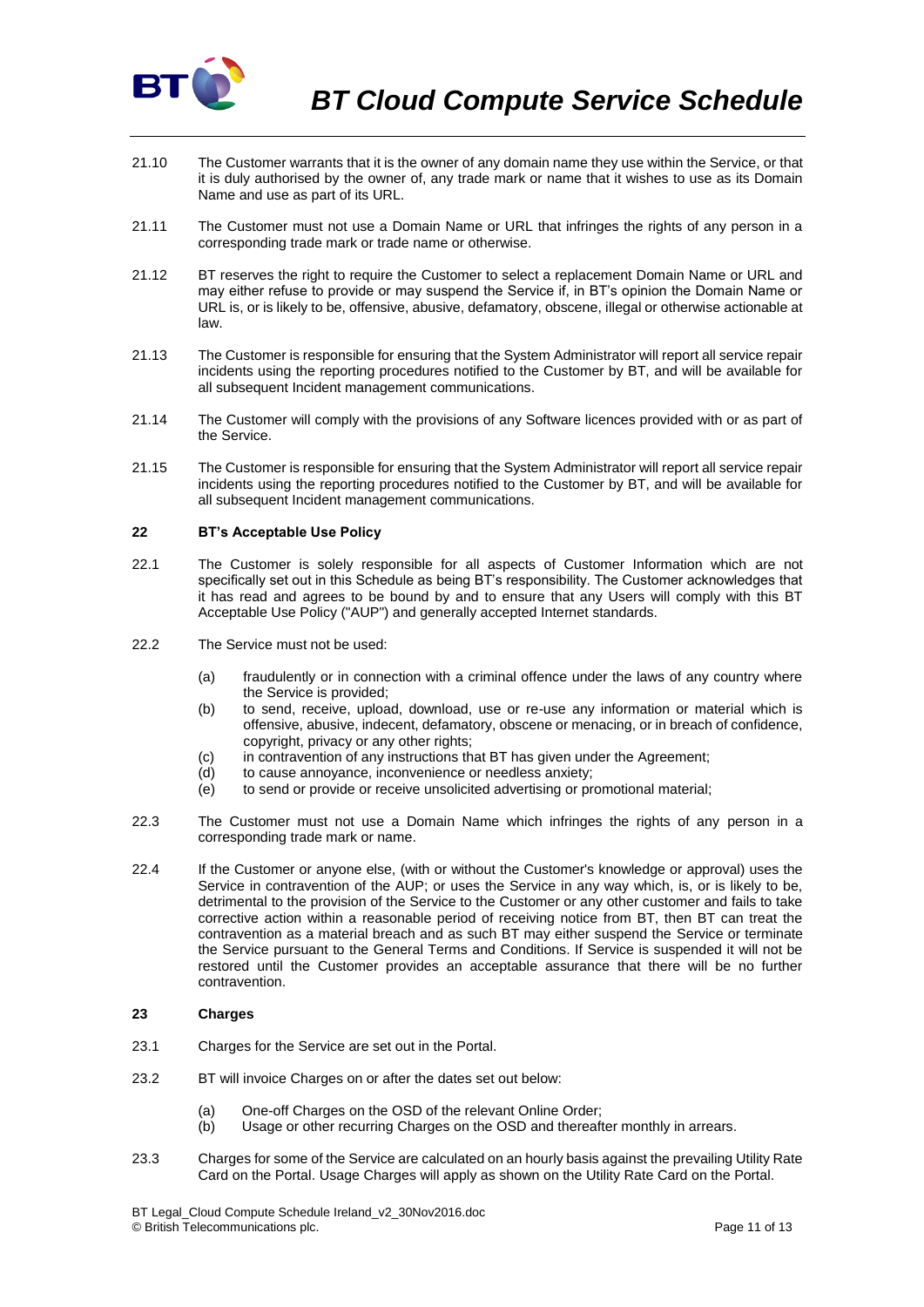

- 23.4 The Customer may also purchase monthly allowances for example, CPU hours and /or RAM hours, paid for in advance, which are subtracted from the utility Charges. Any unused allowances will be carried forward to the next invoice. Terminating the monthly allowance will result in the loss of any accrued / residual allowances.
- 23.5 BT may invoice the Customer for Charges for investigating Customer reported Incidents where BT finds no Incident or that the Incident is outside the Service Management Boundary.
- 23.6 BT may at any time review the Charges for the Service and will provide the Customer with 30 days' prior written notice of any such change in Charges. If the Customer objects to the change in Charges it may exercise its termination rights under Claus[e 24](#page-11-1) of this Schedule.
- 23.7 Notwithstanding any other provision in the Agreement, BT may delay or bring forward the sending of invoices to coincide with billing cycles from time to time. The Customer acknowledges that the first and last invoice in relation to a particular Service may include Charges due for more or less than one complete billing cycle according to when such Service is connected and/or terminated.

## <span id="page-11-1"></span>**24 Termination of Service**

- 24.1 The following clause will replace and supersede Clause 12.1 of the General Terms and Conditions.
- 24.2 The Customer may terminate Elements from the Service or the entire Service via the Portal at any time, provided that the Customer agrees:
	- (a) to pay any outstanding Charges or interest properly due and payable for each Element up to the date of termination; and
	- (b) that there will be no refund of Charges which have been paid in advance.
- 24.3 BT may terminate this Agreement or the Service at any time by giving at least 90 days' notice to the Customer.

### <span id="page-11-2"></span>**25 Suspension of Service**

- 25.1 BT may suspend Service(s) or terminate this Agreement immediately on notice to the Customer where the Customer is in material breach of this Agreement and if the breach is capable of remedy, fails to remedy the breach within a reasonable time of being requested by BT to do so.
- 25.2 Where a Service is suspended because the Customer is in material breach of this Agreement, the Customer must pay the Charges for that Service until this Agreement is terminated.

#### <span id="page-11-0"></span>**26 Service Level**

- 26.1 BT aims to provide the Service within an availability target of 99.95%. For the avoidance of doubt the Portal is not included within this availability target.
- 26.2 If BT fails to meet the availability target of 99.95% then the Charges for the affected Service will be credited as follows:

| <b>Availability Target</b>                            | <b>Credit</b> |
|-------------------------------------------------------|---------------|
| For every reported instance Incident that BT is below | dav's         |
| target                                                | recurring     |
|                                                       | Charge        |

- 26.3 The credit will be applied to the monthly Charge for the Service. The credit per reported instance that BT is below target will be capped at a maximum of one Month's Charges.
- 26.4 Service Credits are the Customer's sole right and remedy if BT does not meet the Service Level. Any failure by BT to meet the Service Level specified in this Clause [26](#page-11-0) shall not be considered a material breach of the Agreement.
- 26.5 The parties acknowledge that each Service Credit is a genuine pre-estimate of the loss likely to be suffered by the Customer and not a penalty.